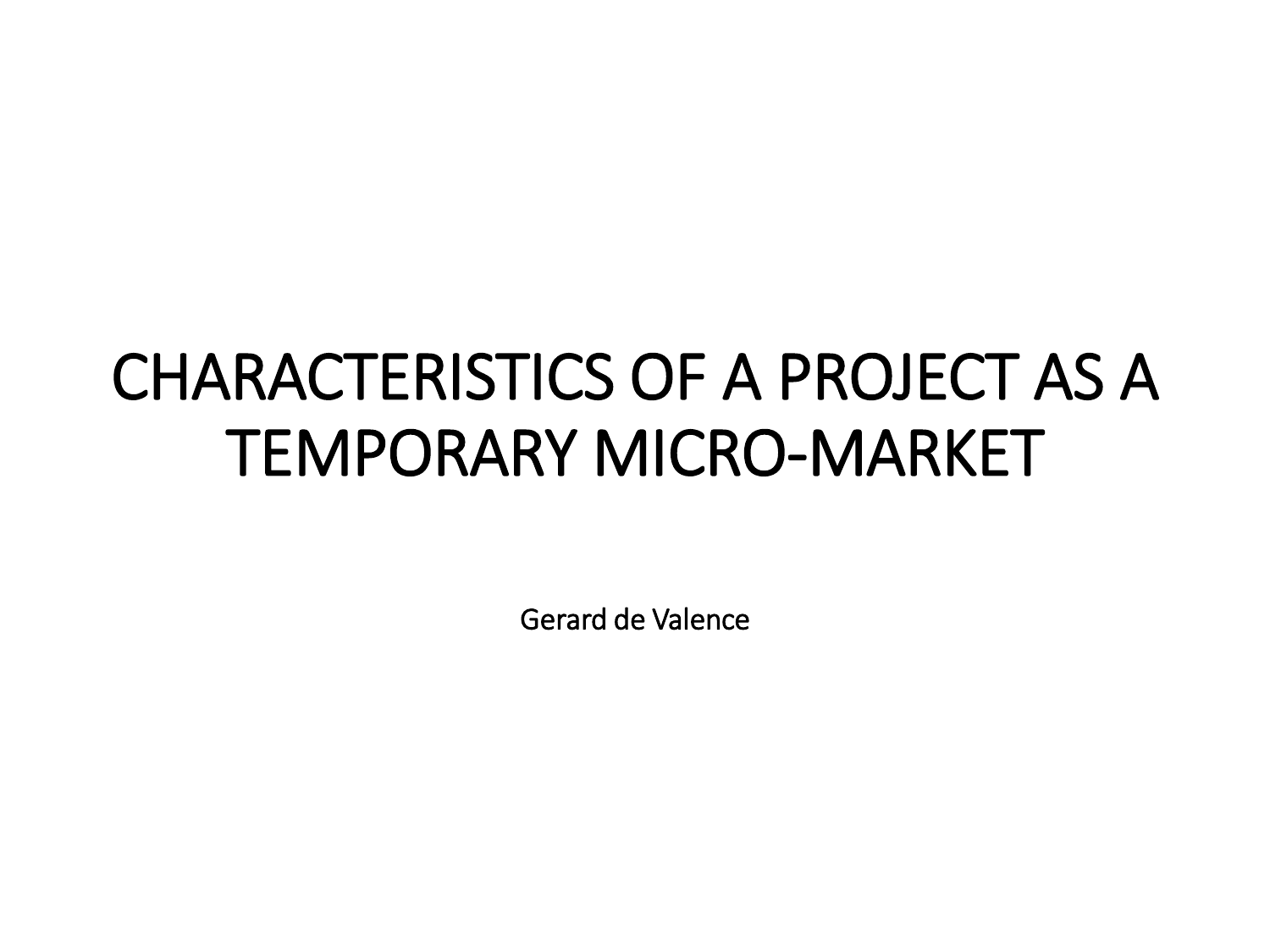#### Purpose

- This paper argues a market is created by the main contractor as they go through the subcontracting process, and introduces the idea that procurement of subcontractors for a project creates an identifiable, though temporary, market for goods and services.
- The extent of market power held, gained or lost by participants as the procurement process goes through the stages of pre-bid, tender, final bid and negotiation, or some variation of those stages, is an important factor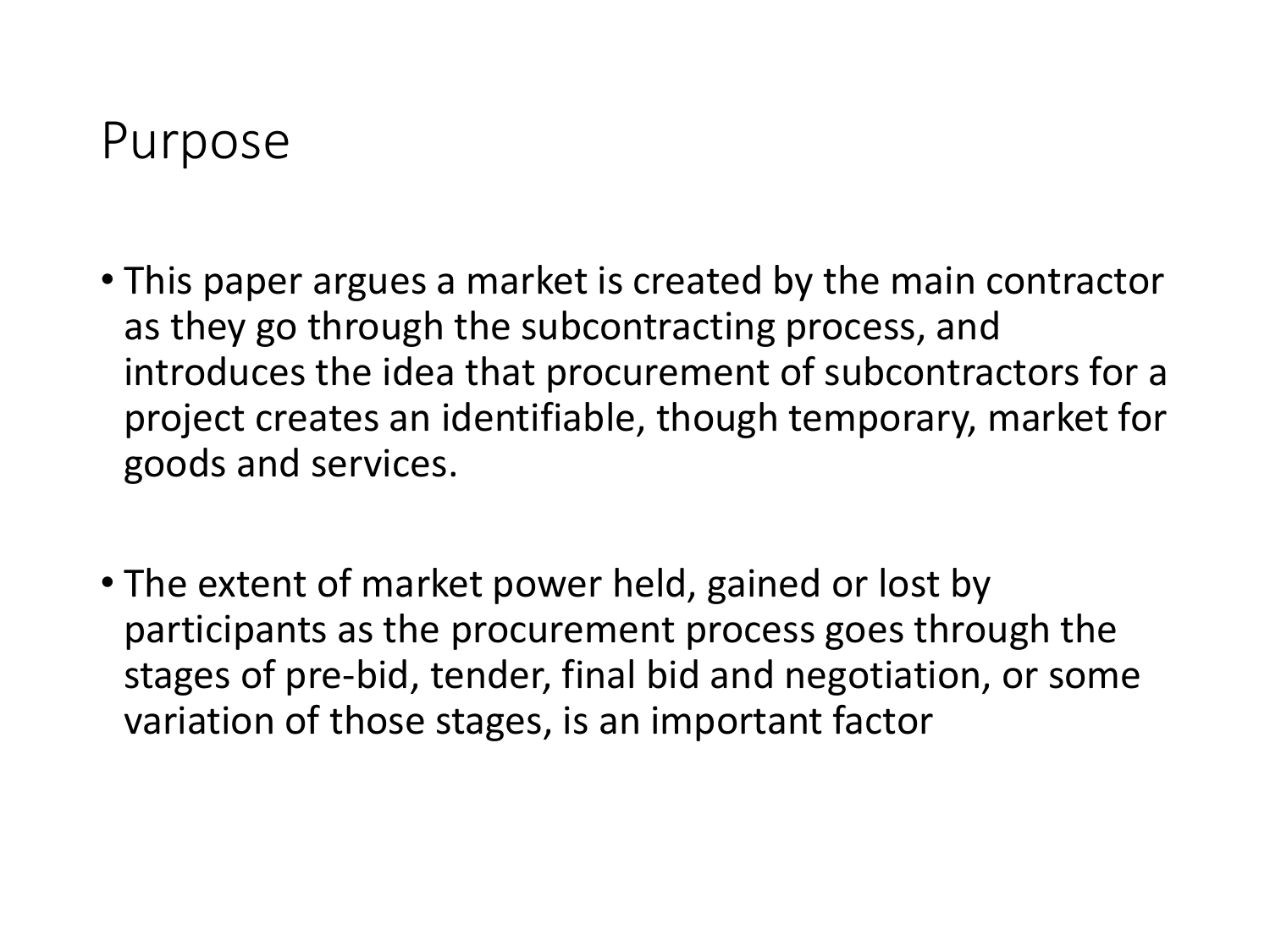#### A Project Market?

- A market is "any arrangement in which the interaction of buyers and sellers determines the price and quantity of goods and services exchanged".
- A client is the buyer of a bundle of goods and services from the contractor/s bidding or negotiating for the project, and their interaction on the scope (quantity) and price of the project is resolved when the agreement or contract is exchanged. This could be called a micro-market.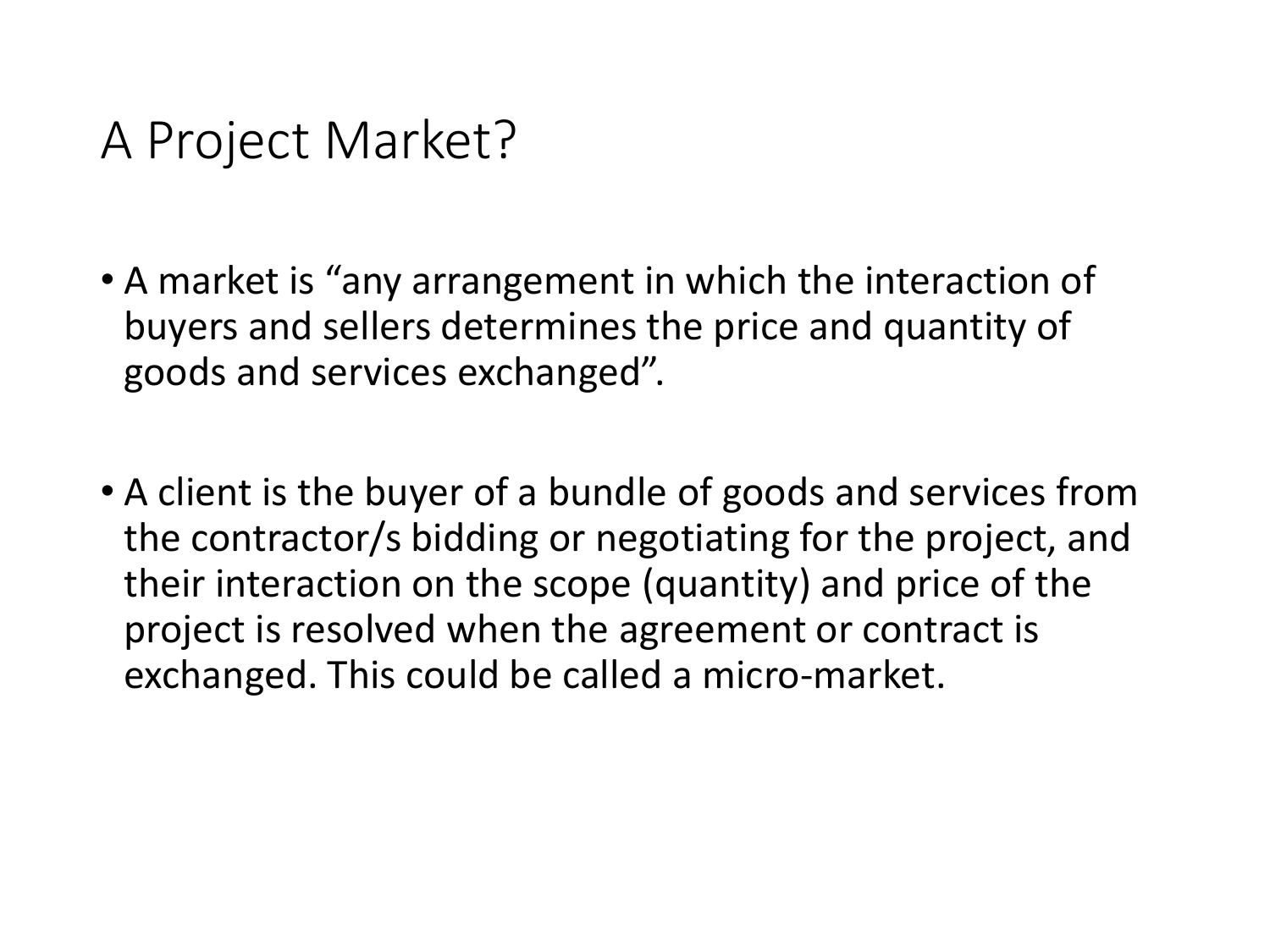#### Characteristics

- The characteristics of markets are the number of buyers and sellers, the distinctiveness and substitutability of products, forms of competition, barriers to entry and concentration ratio, and the information and mobility of customers.
- These market characteristics do not, however, carry over to industries with extensive subcontracting, such as building and construction, for three reasons.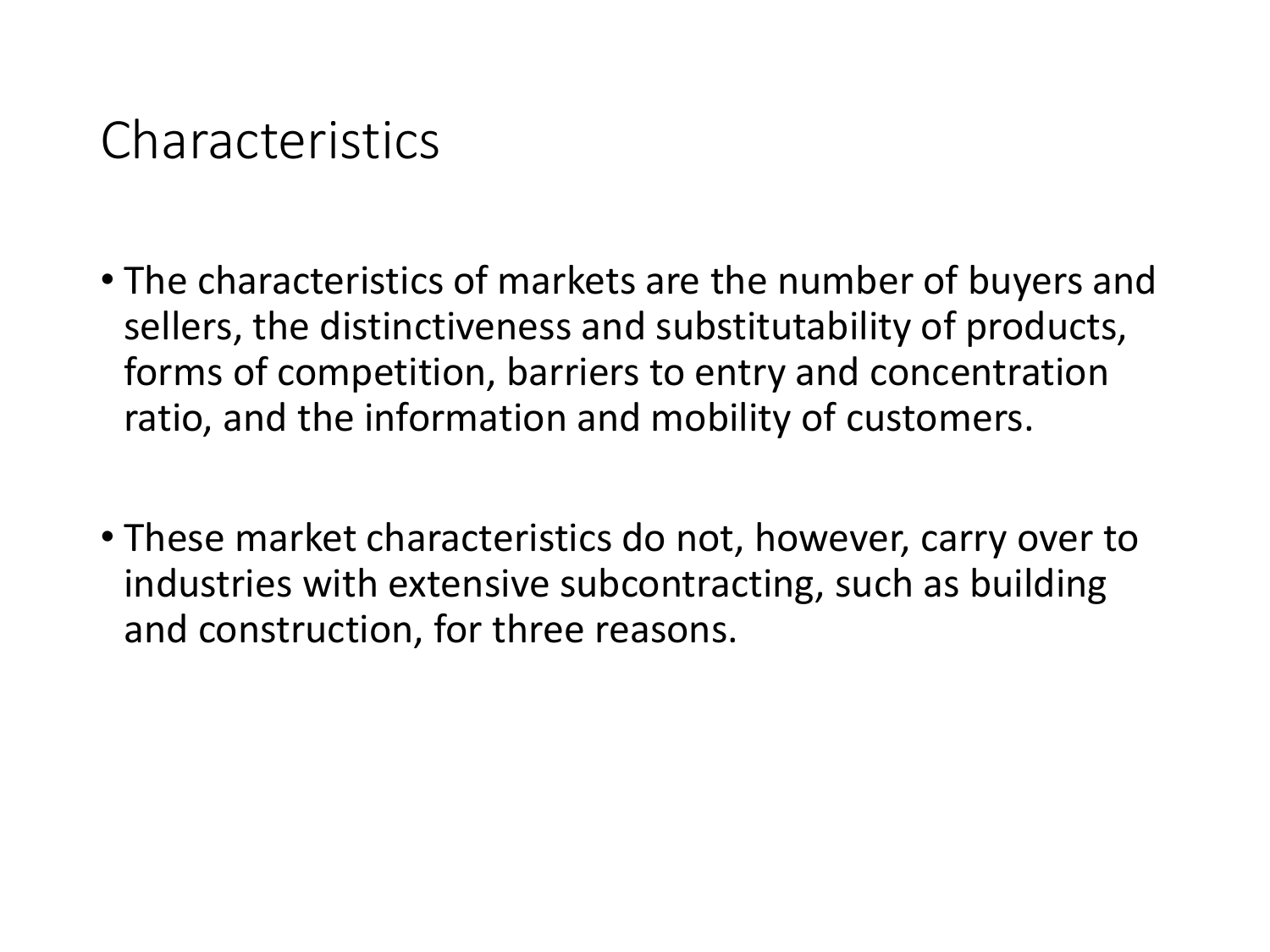## Bargaining Power

- There is only one buyer, and in such a market with a single buyer it is possible to gain market power through bargaining with potential suppliers.
- The economic treatment of bargaining power uses the concept of outside options available to buyers and sellers, or the the best option that either the seller or buyer can achieve if they walk away from the negotiations. These walkaway options are the minimum negotiated outcome that the respective parties will accept.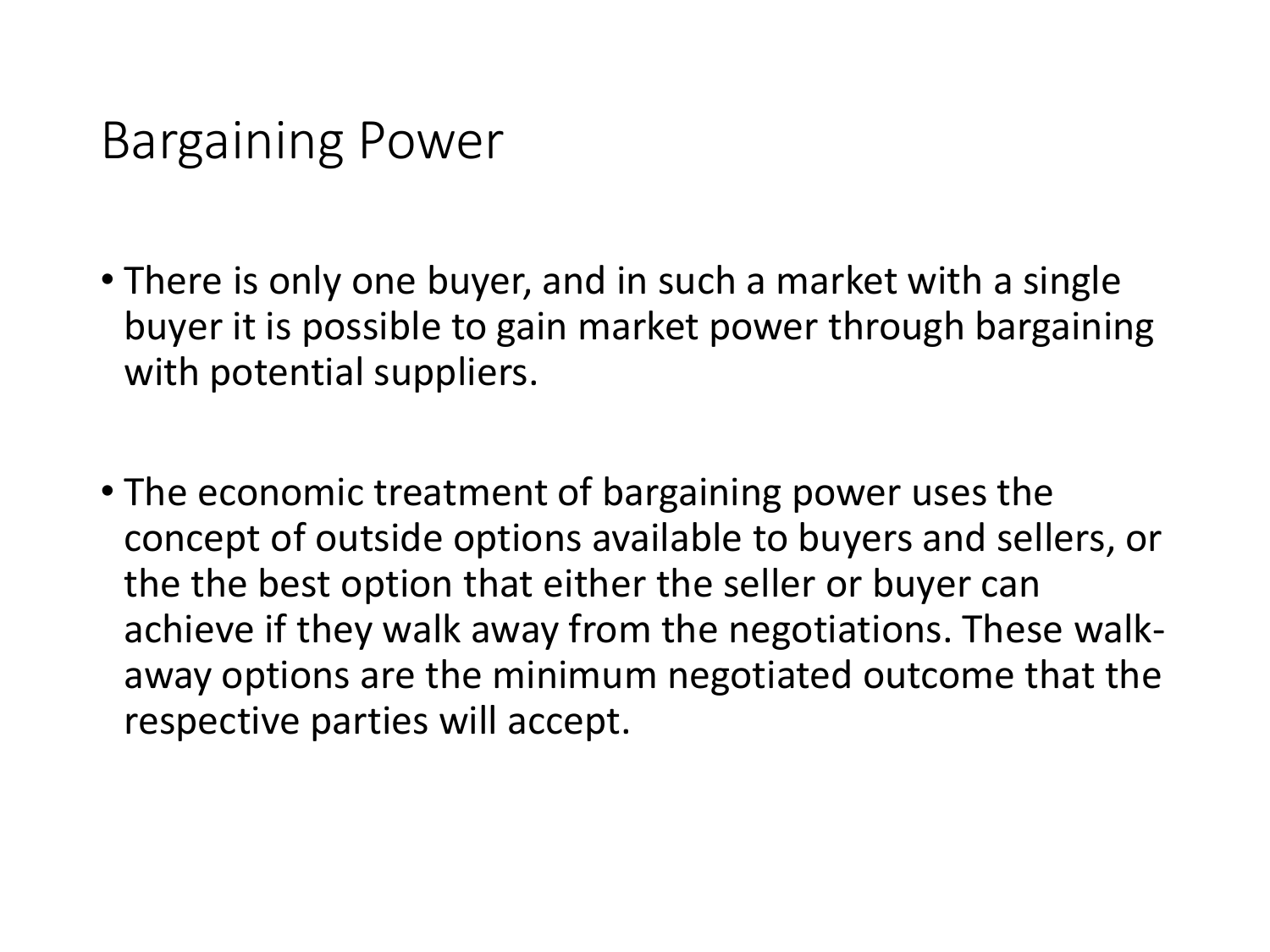# Relational Exchange

- Subcontractors are typically not engaged in a single transaction, as in pure market-based trades of instant exchange and settlement.
- The relationship between a large corporation and its subcontractors is typically more durable and intensive than a market relationship.
- Instead of using the market, the firm will rely on a trusted supplier, especially when their relationship involves shared knowledge and learning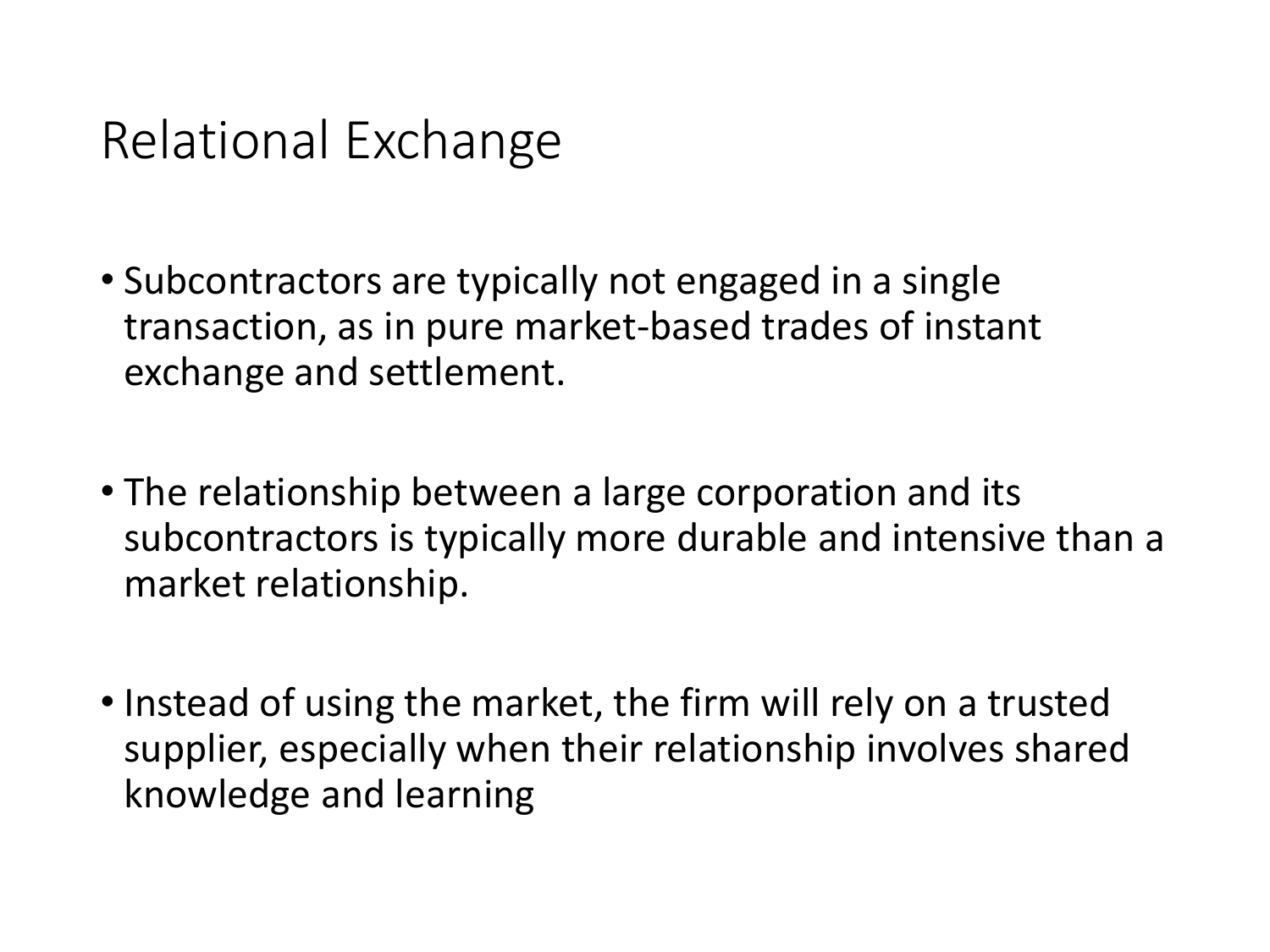# **Hybrids**

- There are 'hybrid' concepts such as the 'quasifirm'
- As developed by Eccles (1981: 339-40) for the construction industry where "relations between the general contractor and his subcontractors are stable and continuous over fairly long periods of time and only infrequently established through competitive bidding. This type of 'quasi-integration' results in what I call the 'quasifirm'."
- It can be argued this concept of the quasifirm largely makes the concept of relational exchange redundant.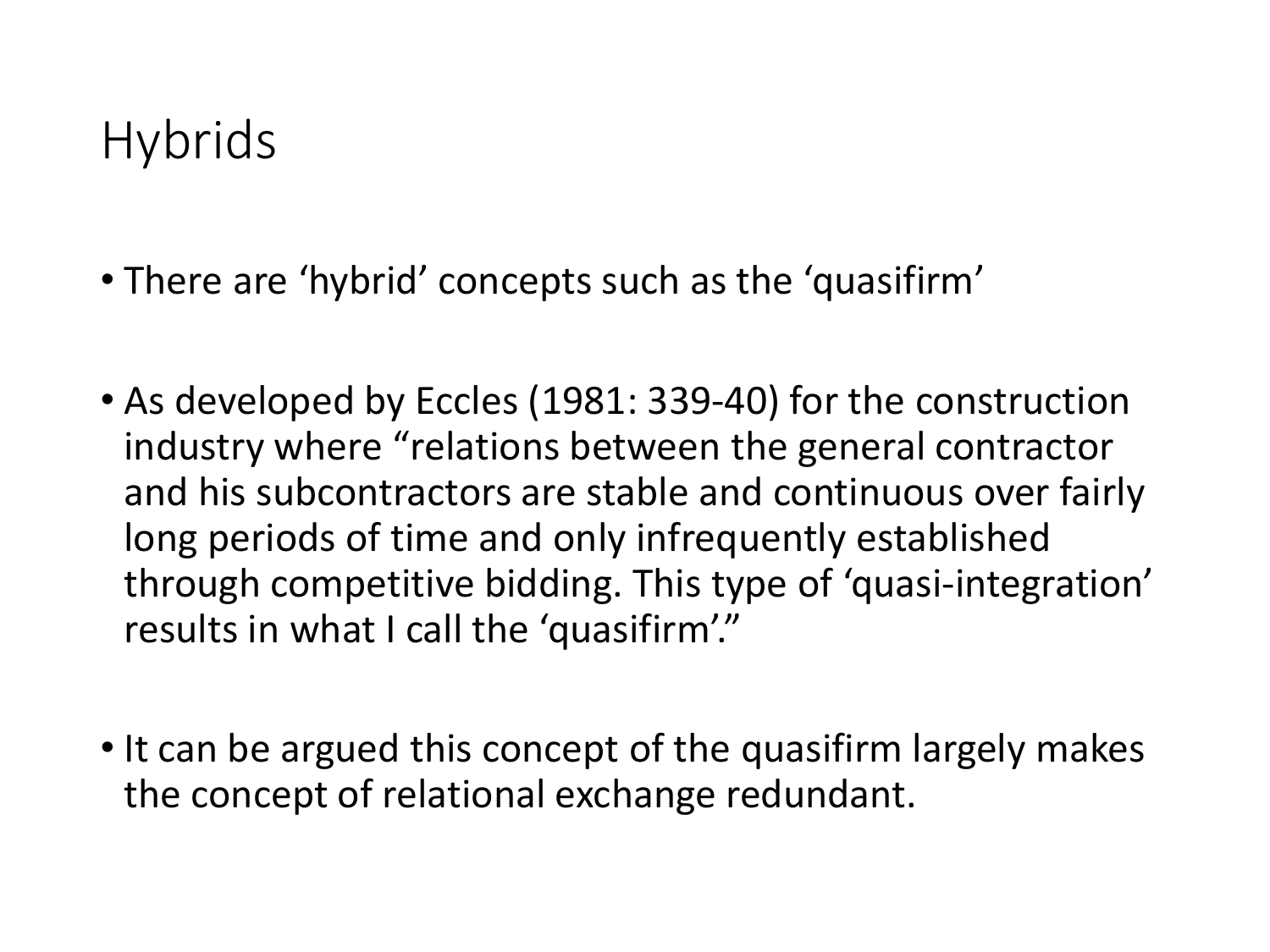## Temporary Markets

- A different approach to long-term or continuous relationships is taken here, by arguing for the idea that a project creates an identifiable, though small and temporary, micro-market for the goods and services supplied by subcontractors.
- While there may be relational aspects to the organization of production/projects between firms, the legal distinction between firms, markets and other arrangements remains real, and the legal status of the firm has not been undermined.
- Conceptual boundaries are not contractual boundaries, and this distinction should not be ignored.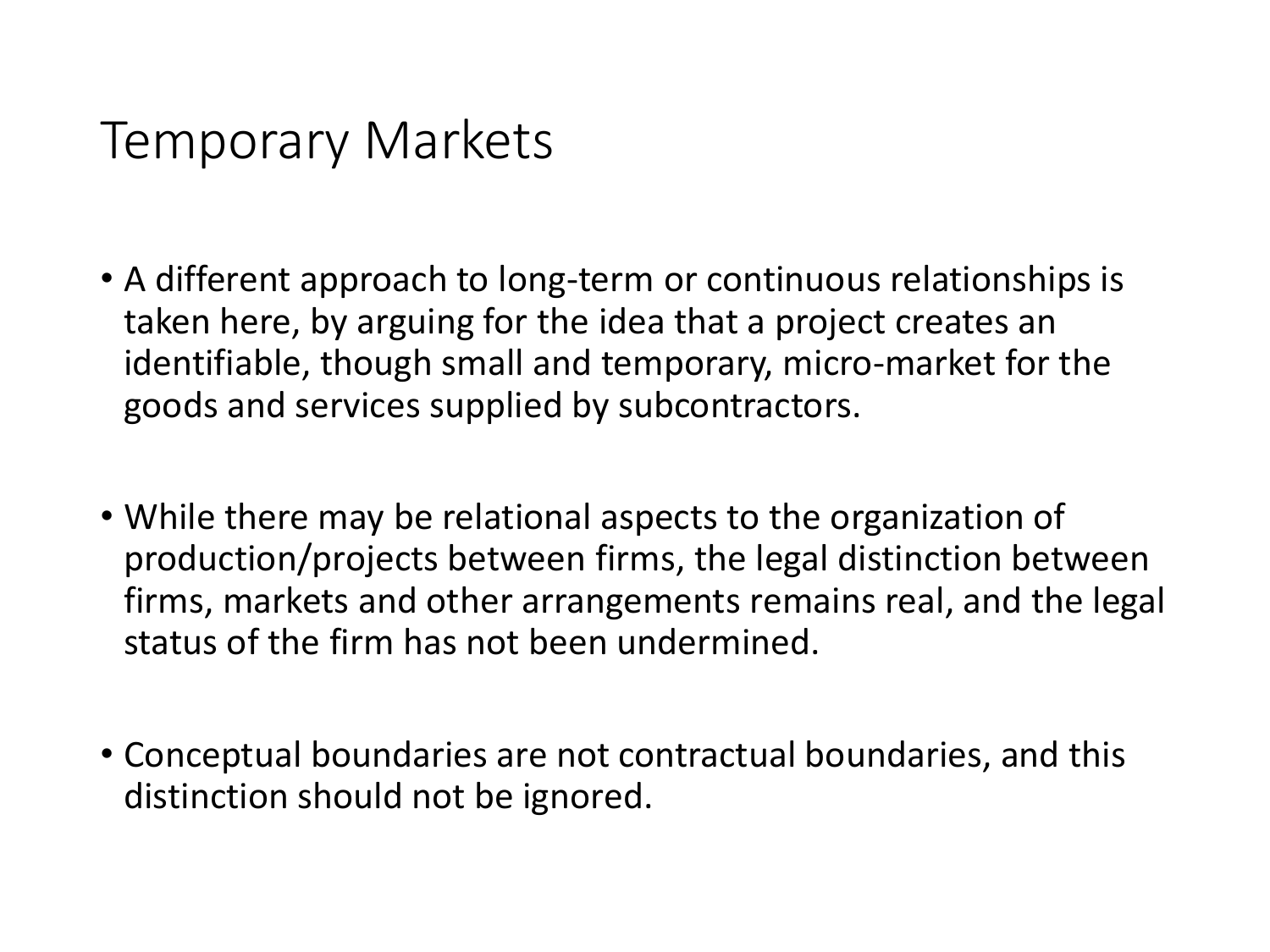## Monopsony Power

- A market with single buyer is known as a monopsony (the opposite of a monopoly with a single seller).
- The treatment of buyer power in economics is concerned with how downstream firms can affect the terms of trade with upstream suppliers.
- A buyer has monopsony power if they can reduce the price paid below competitive levels by withholding demand.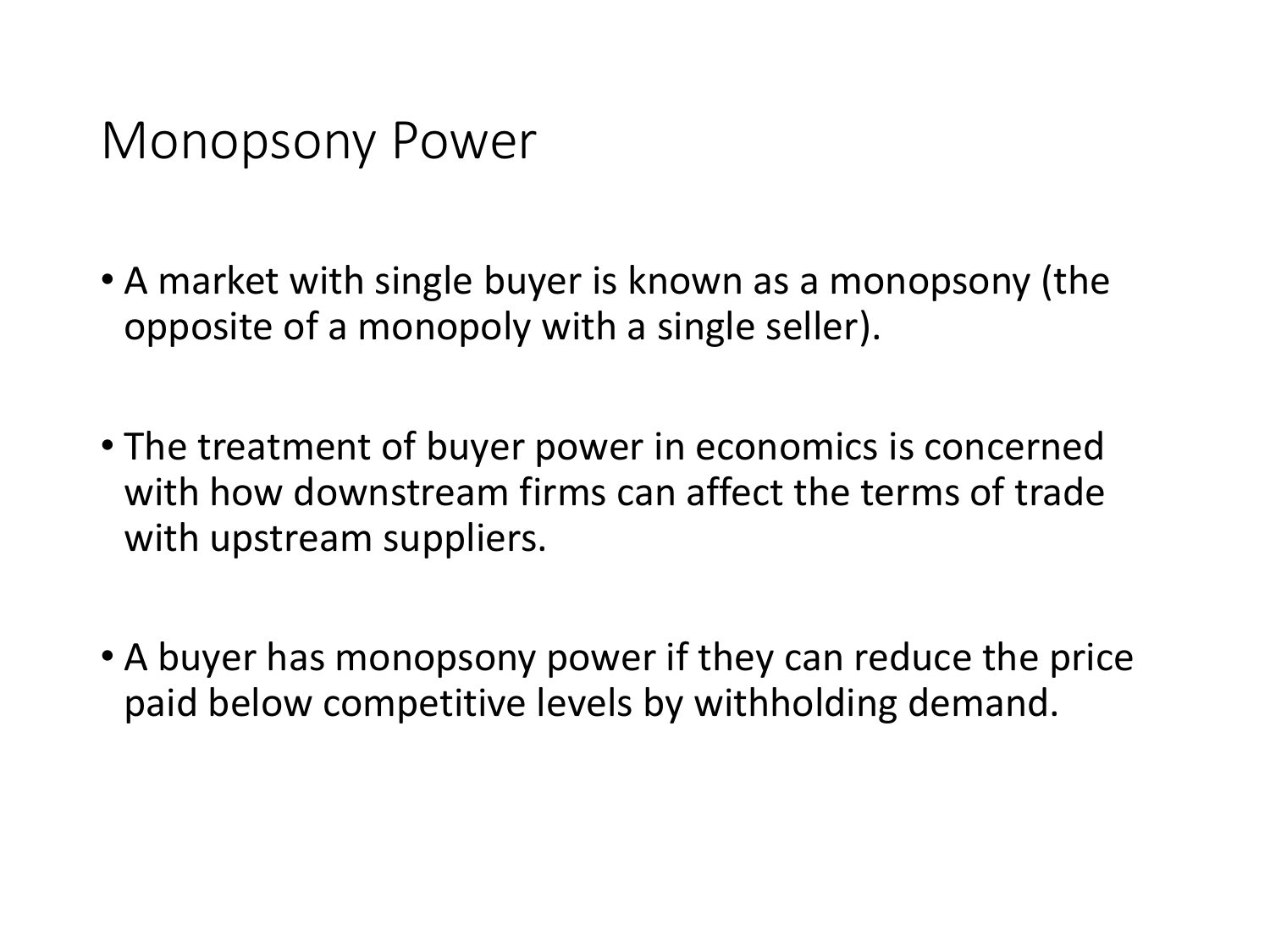## Implications

- Two questions that emerge from the range of factors discussed are:
- 1. How might a head contractor exercise their market power when dealing with subcontractors?
- 2. What would be the implications of this market power for allocative and dynamic efficiency in building and construction projects?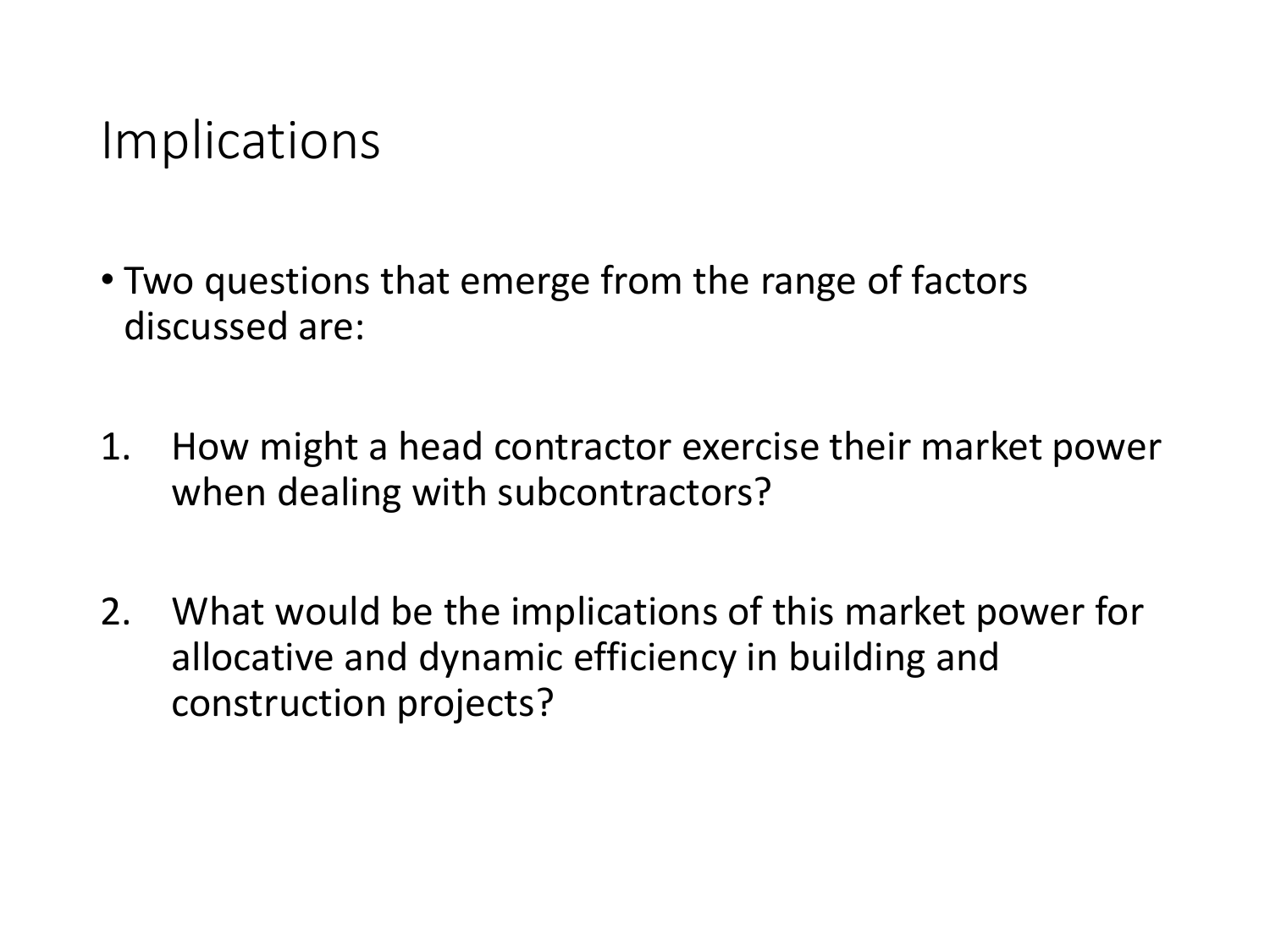#### Market Power

- In a first-price sealed-bid auction where the number of bidders is unknown and bidders are risk averse, the expected revenue to the seller is greater if the actual number of bidders is concealed.
- Game theory suggests a risk-seeking subcontractor will be more likely to win work, at lower margins, if a contractor does not reveal the number of subcontract bids they receive.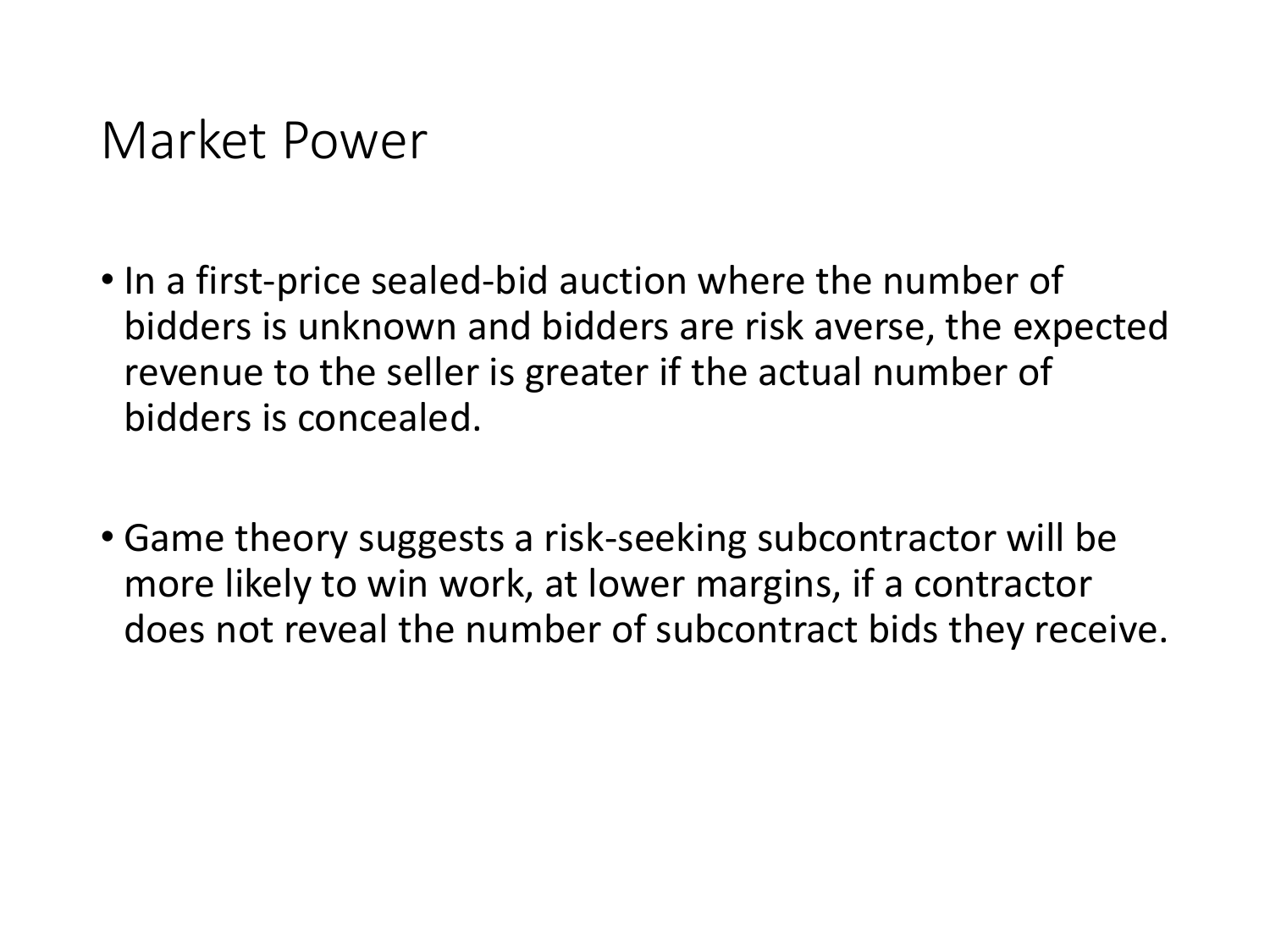# Marginal Cost

- This suggests contractors might be more focused on extracting as much surplus from subcontractors as possible, and they can do this through the bidding system used to award contracts.
- If the subcontractor, or supplier, has no or little direct competition that firm will be able to negotiate favorable terms.
- However, if subcontracts are put out to tender and the number of bidders is unknown, the winning bid will typically be below the market price, and also below marginal cost.